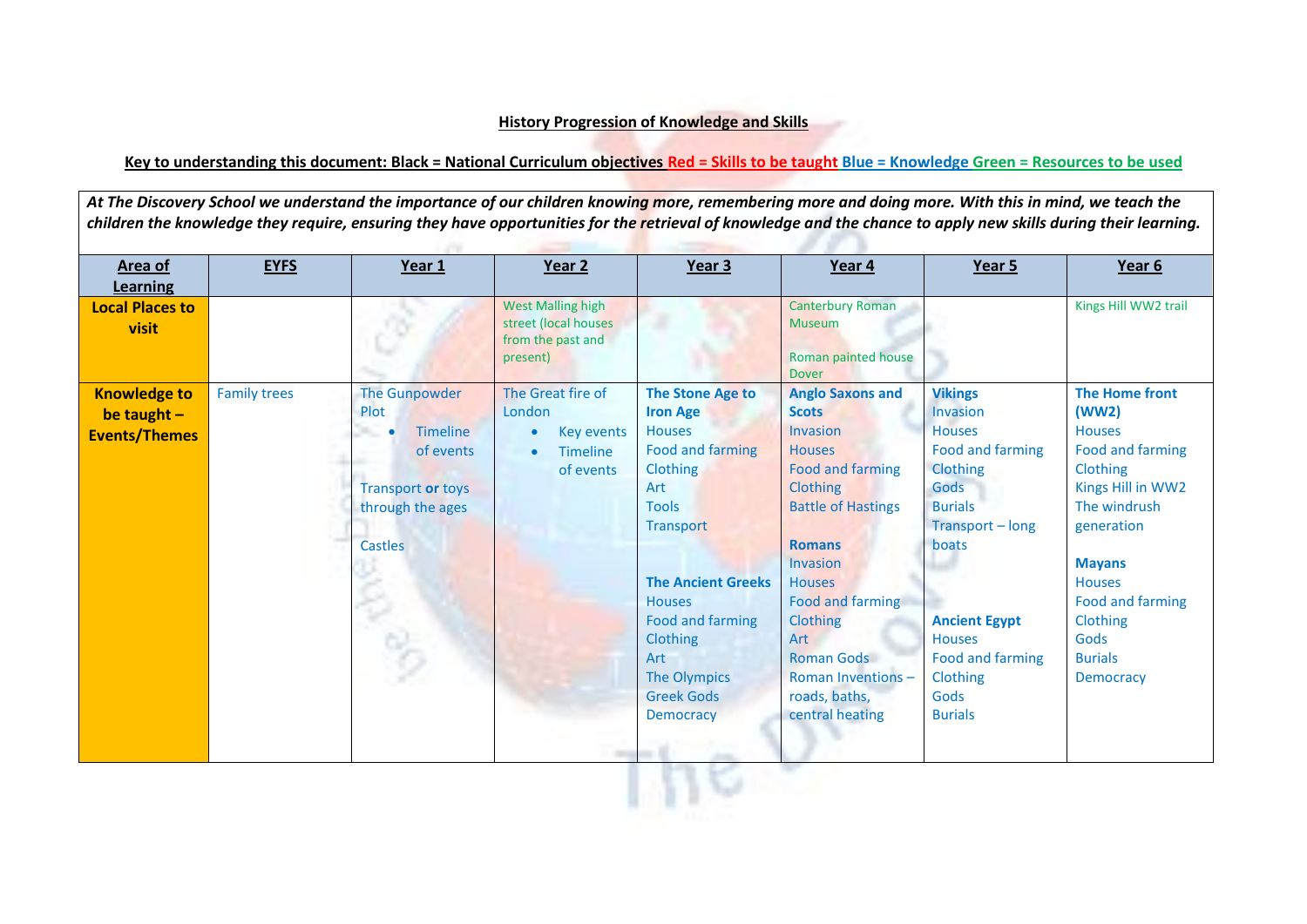| <b>Knowledge to</b><br>be taught $-$<br><b>People/places</b> |                                    | <b>King James I</b><br><b>Guy Fawkes</b><br><b>Neil Armstrong</b><br>(Spacecraft)<br><b>Amelia Earhart</b> | <b>Samuel Pepys</b><br><b>Christopher Wren</b><br>Florence<br>Nightingale<br><b>Edith Cavell</b>                                                              | <b>Skara Brae</b><br>Stonehenge<br>Iron age hill forts | William of<br>Normandy and King<br><b>Harold</b><br><b>Sutton Hoo</b><br>Roman | <b>Viking Gods: Thor</b><br>and Loki<br>Valley of the Kings<br>Tutankhamun<br><b>Egyptian Gods</b> |                                       |
|--------------------------------------------------------------|------------------------------------|------------------------------------------------------------------------------------------------------------|---------------------------------------------------------------------------------------------------------------------------------------------------------------|--------------------------------------------------------|--------------------------------------------------------------------------------|----------------------------------------------------------------------------------------------------|---------------------------------------|
|                                                              |                                    | (Planes)<br><b>Quentin Blake</b>                                                                           | <b>Dame Kelly Holmes</b><br>(local)                                                                                                                           |                                                        | gods: Neptune,<br>Apollo, Pluto,                                               |                                                                                                    |                                       |
|                                                              |                                    | (Local)                                                                                                    |                                                                                                                                                               |                                                        | Hercules,                                                                      |                                                                                                    |                                       |
|                                                              |                                    |                                                                                                            | At the end of each academic year, the class timeline floor book (virtual) will be passed to the next teacher, so that the children can continue to add to the |                                                        |                                                                                |                                                                                                    |                                       |
|                                                              |                                    |                                                                                                            |                                                                                                                                                               | timeline and use it as a visual prompt.                |                                                                                |                                                                                                    |                                       |
| <b>Chronological</b><br>understanding                        | Reception<br>Comment on            | - Sequence objects                                                                                         | <b>Recount changes in</b><br>own life over time.                                                                                                              | Uses timelines to<br>show their birth,                 | Uses words and                                                                 | Further develop the<br>use of a horizontal                                                         | Use timelines to                      |
|                                                              | images of familiar                 | in order of age e.g.<br>banana, teddy,                                                                     |                                                                                                                                                               | start or pre-school,                                   | phrases: century,<br>decade, BC, AD,                                           | timeline to include                                                                                | place events,<br>periods and cultural |
|                                                              | situations in the                  | shirt                                                                                                      | Order the events of                                                                                                                                           | parent's birth,                                        | after, before,                                                                 | all epochs studied                                                                                 | movements from                        |
|                                                              | past.                              | - Sequence events                                                                                          | a story                                                                                                                                                       | grand-parent's                                         | during.                                                                        | to date: Stone                                                                                     | around the world.                     |
|                                                              |                                    | - Uses words and                                                                                           |                                                                                                                                                               | birth, start of                                        |                                                                                | Henge built, Roman                                                                                 |                                       |
|                                                              | Compare and                        | phrases: old, new,                                                                                         |                                                                                                                                                               | school, birth of                                       | - Plots the periods                                                            | invasion, Bronze                                                                                   | Use timelines to                      |
|                                                              | contrast characters                | young, days, the                                                                                           |                                                                                                                                                               | Jesus, Great Fire of                                   | being studied on a                                                             | Age - Iron Age,                                                                                    | demonstrate                           |
|                                                              | from stories,                      | months.                                                                                                    |                                                                                                                                                               | London 1666 and                                        | horizontal timeline                                                            | <b>Alfred the Great</b>                                                                            | changes and                           |
|                                                              | including figures                  |                                                                                                            |                                                                                                                                                               | <b>Stone Henge built</b>                               | that also shows                                                                | ruled, Great                                                                                       | developments in                       |
|                                                              | from the past.                     | - Remembers parts                                                                                          |                                                                                                                                                               | 3000BC.                                                | more recent key                                                                | <b>Pyramid, Great Fire</b>                                                                         | culture, technology,                  |
|                                                              |                                    | of stories and                                                                                             |                                                                                                                                                               |                                                        | events: Stone                                                                  | of London, first                                                                                   | religion and society.                 |
|                                                              |                                    | memories about                                                                                             |                                                                                                                                                               | - Understands                                          | Henge built, Roman                                                             | moon landing,                                                                                      |                                       |
|                                                              | <b>ELG</b><br>Talk about the lives | the past                                                                                                   |                                                                                                                                                               | timeline can be<br>divided into BC and                 | Invasion, Birth of<br>Jesus, Fire of                                           | Elizabeth II born                                                                                  | Describe main<br>changes in a period  |
|                                                              | of people around                   |                                                                                                            |                                                                                                                                                               | AD. Understand the                                     | London, First Moon                                                             | and World War I.                                                                                   | in history using                      |
|                                                              | them and their                     |                                                                                                            |                                                                                                                                                               | <b>Stone Age Period in</b>                             | landing, birth of                                                              | Encourage all                                                                                      | words such as:                        |
|                                                              | roles in society.                  |                                                                                                            |                                                                                                                                                               | relation to the birth                                  | Queen Elizabeth II                                                             | children to learn                                                                                  | social, religious,                    |
|                                                              |                                    |                                                                                                            |                                                                                                                                                               | of Jesus.                                              | and own birth.                                                                 | these key dates by                                                                                 | political,                            |
|                                                              | Know some                          |                                                                                                            |                                                                                                                                                               |                                                        |                                                                                | heart.                                                                                             | technological and                     |
|                                                              | similarities and                   |                                                                                                            |                                                                                                                                                               | Encourage all                                          | Name and place                                                                 | WT children to use                                                                                 | cultural.                             |
|                                                              | differences                        |                                                                                                            |                                                                                                                                                               | children to learn                                      | dates of significant                                                           | the timeline from                                                                                  |                                       |
|                                                              | between things in                  |                                                                                                            |                                                                                                                                                               | these key dates by                                     | events on a                                                                    | the previous year.                                                                                 | Name the date of                      |
|                                                              | the past and now,                  |                                                                                                            |                                                                                                                                                               | heart.                                                 | timeline, updating                                                             |                                                                                                    | any significant                       |
|                                                              | drawing on their                   |                                                                                                            |                                                                                                                                                               |                                                        |                                                                                |                                                                                                    | event studied from                    |
|                                                              |                                    |                                                                                                            |                                                                                                                                                               |                                                        |                                                                                |                                                                                                    |                                       |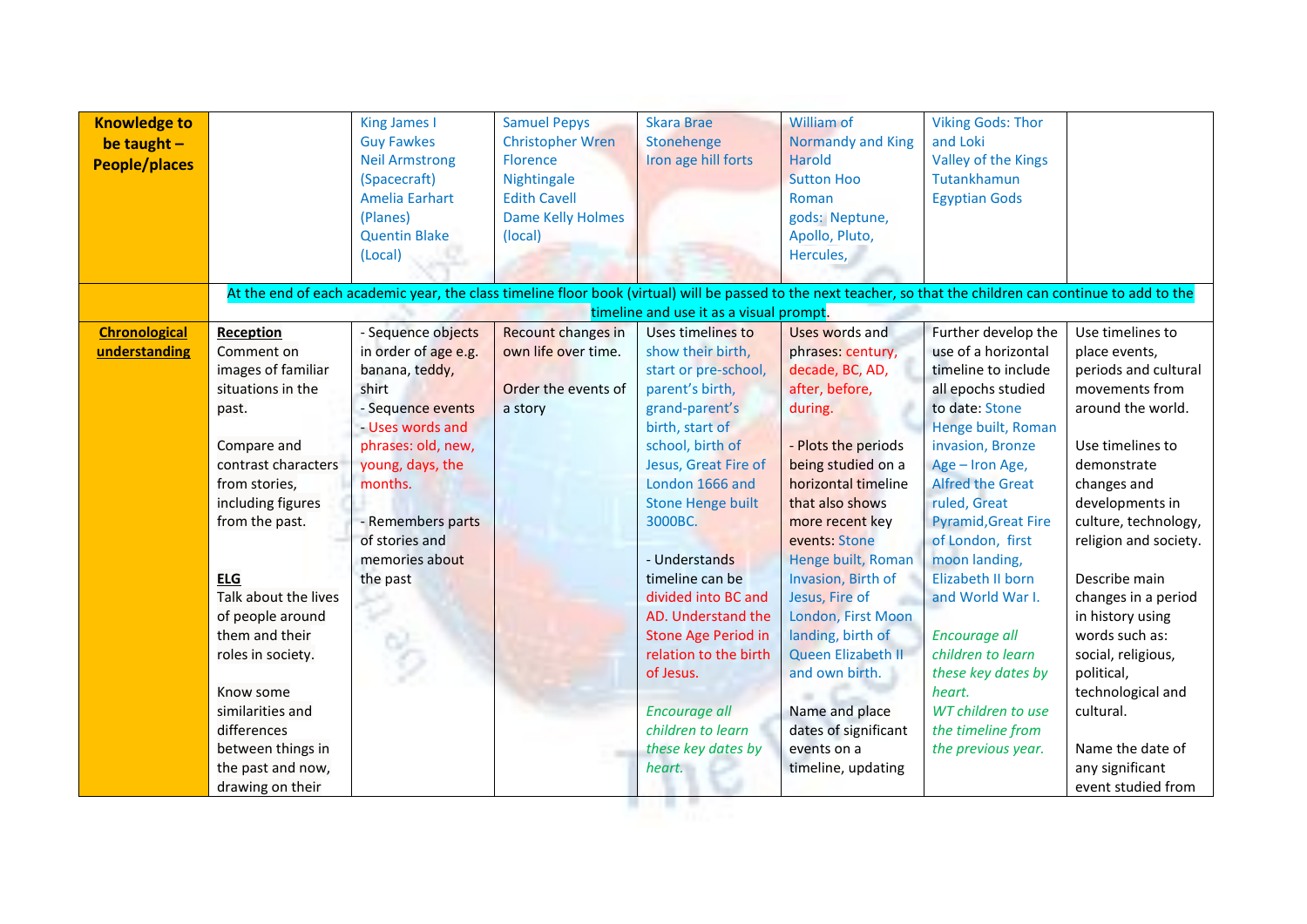|                      | experiences and      |                            |                     | WT children to use  | it throughout the     |                           | the past and places    |
|----------------------|----------------------|----------------------------|---------------------|---------------------|-----------------------|---------------------------|------------------------|
|                      | what has been read   |                            |                     | the timeline from   | topic.                |                           | it correctly on a      |
|                      | in class.            |                            |                     | the previous year.  |                       |                           | timeline. Dates        |
|                      |                      |                            |                     |                     | <b>Encourage all</b>  |                           | should include: All    |
|                      | Understand the       |                            |                     |                     | children to learn     |                           | events studied to      |
|                      | past through         |                            |                     |                     | these key dates by    |                           | date including the     |
|                      | settings, characters |                            |                     |                     | heart.                |                           | new events of:         |
|                      | and events           |                            |                     |                     | WT children to use    |                           | World War I 1914-      |
|                      |                      |                            |                     |                     |                       |                           |                        |
|                      | encountered in       |                            |                     |                     | the timeline from     |                           | 1918, World War II     |
|                      | books read in class  |                            |                     |                     | the previous year.    |                           | 1939-1945, Internet    |
|                      | and storytelling.    |                            |                     |                     |                       |                           | 1983.                  |
|                      |                      |                            |                     |                     |                       |                           |                        |
|                      |                      |                            |                     |                     |                       |                           | <b>Encourage all</b>   |
|                      |                      |                            |                     |                     |                       |                           | children to learn      |
|                      |                      |                            |                     |                     |                       |                           | these key dates by     |
|                      |                      |                            |                     |                     |                       |                           | heart.                 |
|                      |                      |                            |                     |                     |                       |                           | WT children to use     |
|                      |                      |                            |                     |                     |                       |                           | the timeline from      |
|                      |                      |                            |                     |                     |                       |                           | the previous year.     |
|                      |                      |                            |                     |                     |                       |                           |                        |
| <b>Knowledge and</b> |                      | Tell the difference        | Uses information to | Uses evidence to    | Gives reasons why     | <b>Identifies changes</b> | <b>Identifies some</b> |
| understanding        |                      | between past and           | describe            | describe past.      | changes in houses,    | within and across         | social, cultural,      |
|                      |                      | present in their           | differences         |                     | culture, leisure,     | historical periods.       | religious and ethnic   |
|                      |                      | own life time.             | between then and    | Uses evidence to    | clothes, buildings    |                           | diversities of         |
|                      |                      | Compare                    | now in history. On  | find out how events | and their uses,       | <b>Identifies some</b>    | societies studied in   |
|                      |                      | something from the         | a local area walk,  | may have changed    | things of             | social, cultural,         | Britain and wider      |
|                      |                      | past with today.           | identify old and    | during a time       | importance to         | religious and ethnic      | world.                 |
|                      |                      |                            | new buildings e.g.  | period.             | people, ways of life, | diversities of            |                        |
|                      |                      | <b>Explore differences</b> | phone box, new      |                     | beliefs and           | societies studied in      | Chooses reliable       |
|                      |                      | between past and           | house. Photograph   | <b>Describe</b>     | attitudes may have    | Britain and wider         | sources of factual     |
|                      |                      | present in either          | to order in books   | similarities and    | occurred during a     | world.                    | evidence to            |
|                      |                      | British or global          |                     | differences         | time period.          |                           | describe: houses       |
|                      |                      | history                    |                     | between people,     |                       | <b>Gives some causes</b>  | and settlements;       |
|                      |                      |                            | Recount main        | events and objects  | <b>Describes</b> how  | and consequences          | culture and leisure    |
|                      |                      |                            | events from a key   |                     | some of the past      | of the main events,       | activities; clothes,   |
|                      |                      |                            |                     |                     |                       | situations and            |                        |
|                      |                      |                            | historical event    |                     |                       |                           | way of life and        |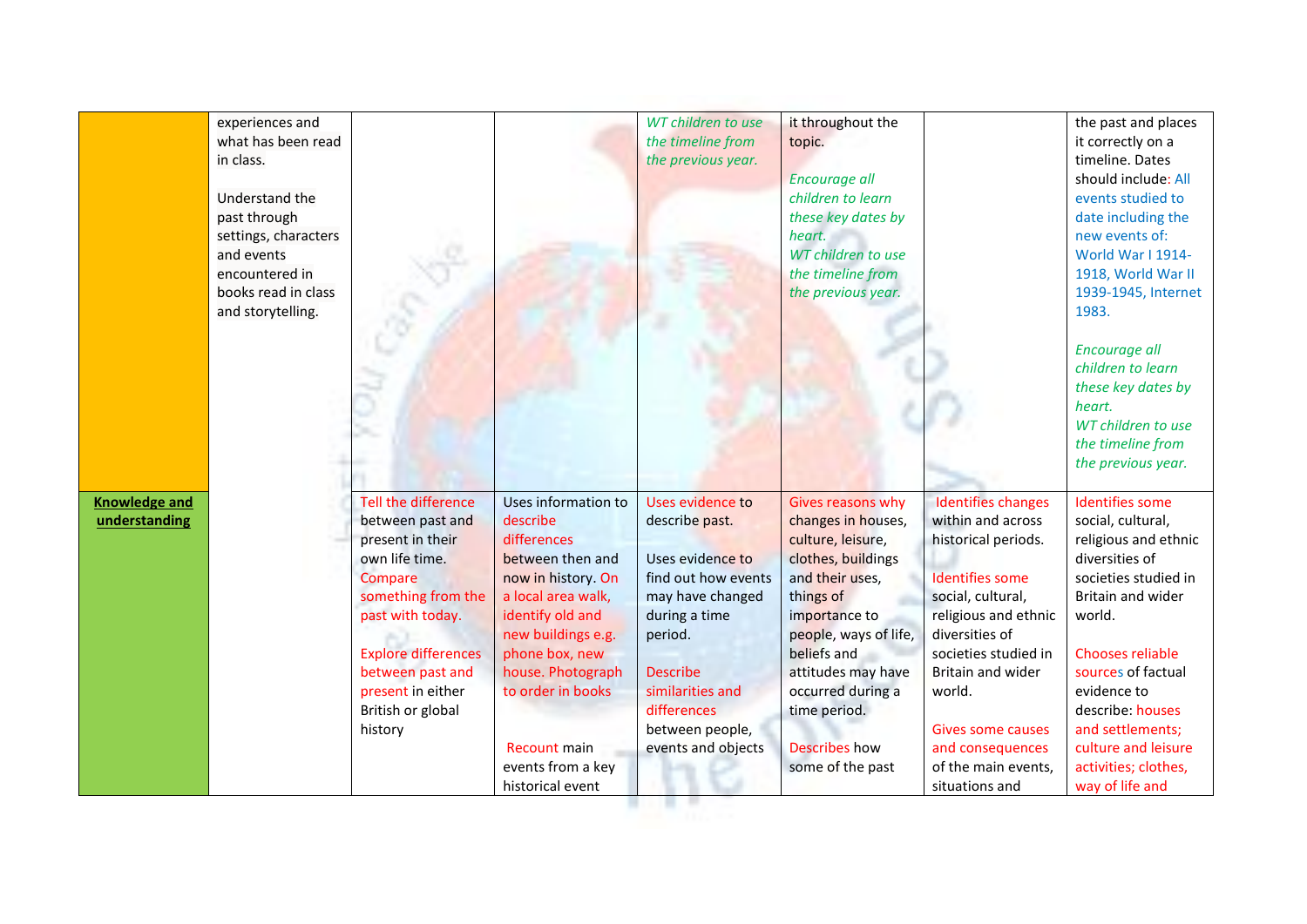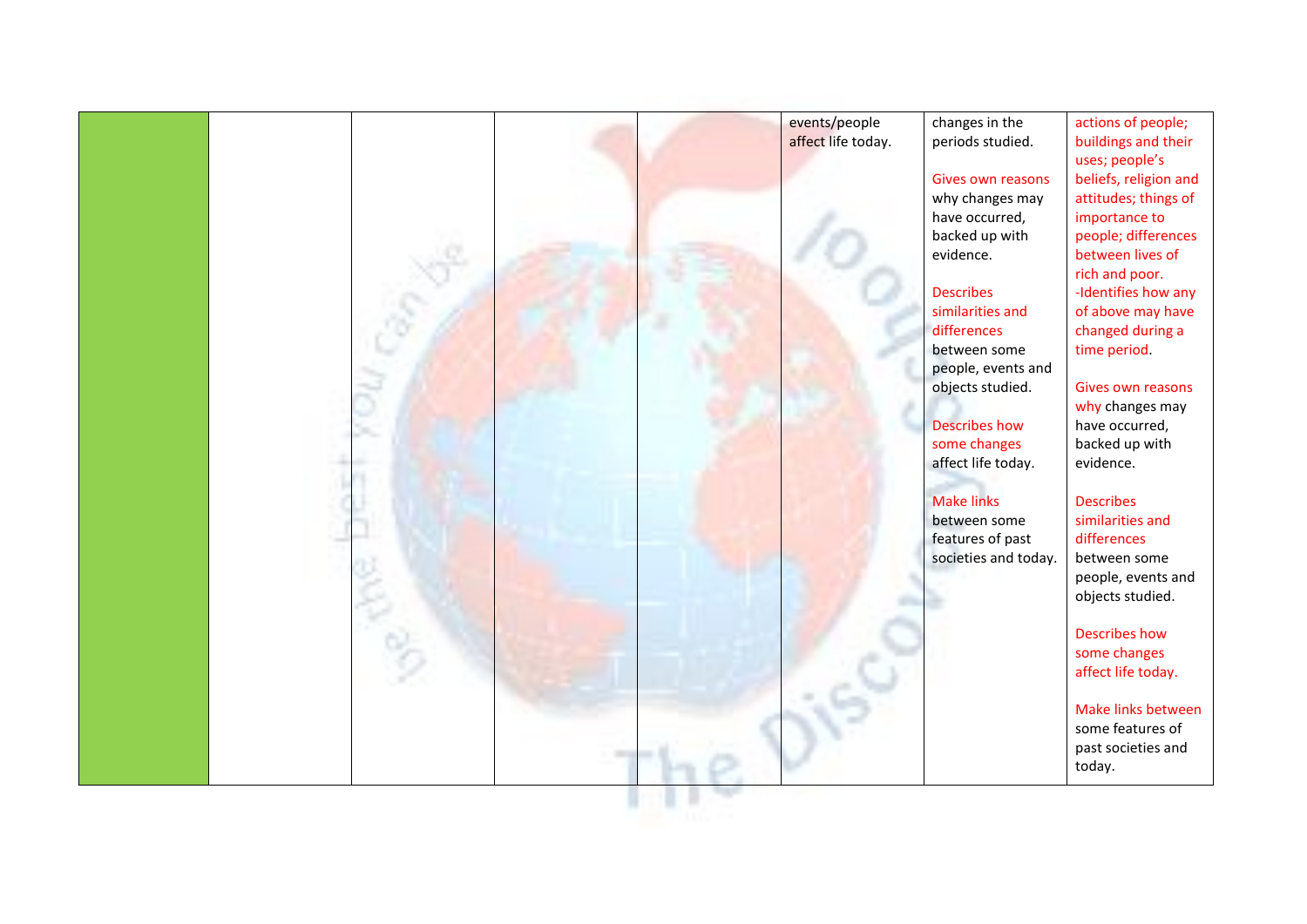| <b>Interpretation</b> | <b>Begins to identify</b><br>and recount some<br>details from the<br>past from sources<br>(e.g. pictures,<br>stories).<br>Compare key<br>historical figures<br>from different<br>periods | Looks at books and<br>pictures (and eye-<br>witness accounts,<br>photos, artefacts,<br>buildings and visits,<br>internet).<br><b>Compare 2</b><br>historical figures<br>from different<br>periods to learn<br>why they did what<br>they did. | Looks at 2 versions<br>of the same event<br>and identifies<br>differences in the<br>accounts.                                                                                            | Gives reasons why<br>there may be<br>different accounts<br>of history.                                                                                                                                                    | Look at different<br>versions of the<br>same event and<br>identifies<br>differences in the<br>accounts.<br><b>Gives clear reasons</b><br>why there may be<br>different accounts<br>of history.<br>Know that people<br>(now and in past)<br>can represent<br>events or ideas in<br>ways that persuade<br>others. | <b>Understands that</b><br>the past has been<br>represented in<br>different ways.<br>Suggests accurate<br>and plausible<br>reasons for<br>how/why aspects of<br>the past have been<br>represented and<br>interpreted in<br>different ways.<br>Know and<br>understands that<br>some evidence is<br>propaganda,<br>opinion or<br>misinformation and<br>that this affects<br>interpretations of<br>history. |
|-----------------------|------------------------------------------------------------------------------------------------------------------------------------------------------------------------------------------|----------------------------------------------------------------------------------------------------------------------------------------------------------------------------------------------------------------------------------------------|------------------------------------------------------------------------------------------------------------------------------------------------------------------------------------------|---------------------------------------------------------------------------------------------------------------------------------------------------------------------------------------------------------------------------|-----------------------------------------------------------------------------------------------------------------------------------------------------------------------------------------------------------------------------------------------------------------------------------------------------------------|----------------------------------------------------------------------------------------------------------------------------------------------------------------------------------------------------------------------------------------------------------------------------------------------------------------------------------------------------------------------------------------------------------|
| <b>Enquiry</b>        | <b>Finds answers to</b><br>simple questions<br>about the past<br>from sources of<br>information (e. g.<br>pictures, stories).<br>Investigate a<br>significant local<br>person            | Looks carefully at<br>pictures or objects<br>to find information<br>about the past.<br>Ask and answer<br>questions such as:<br>'what was it like for<br>a  ?'<br>'What happened in<br>the past?'                                             | Ask questions such<br>as:<br>'How did people<br>? What did<br>people do for ?'<br>Suggests sources of<br>evidence to use to<br>help answer<br>questions.<br>Uses printed<br>sources, the | <b>Understands the</b><br>difference between<br>primary and<br>secondary sources<br>of evidence.<br>Uses documents,<br>printed sources,<br>the internet,<br>databases, pictures,<br>photos, music,<br>artefacts, historic | Ask a range of<br>questions about<br>the past.<br><b>Chooses reliable</b><br>sources of evidence<br>to answer<br>questions.<br>Realises that there<br>is often not a single                                                                                                                                     | Identify and use<br>different sources of<br>information and<br>artefacts.<br><b>Evaluate the</b><br>usefulness and<br>accurateness of<br>different sources of<br>evidence.                                                                                                                                                                                                                               |

sources, the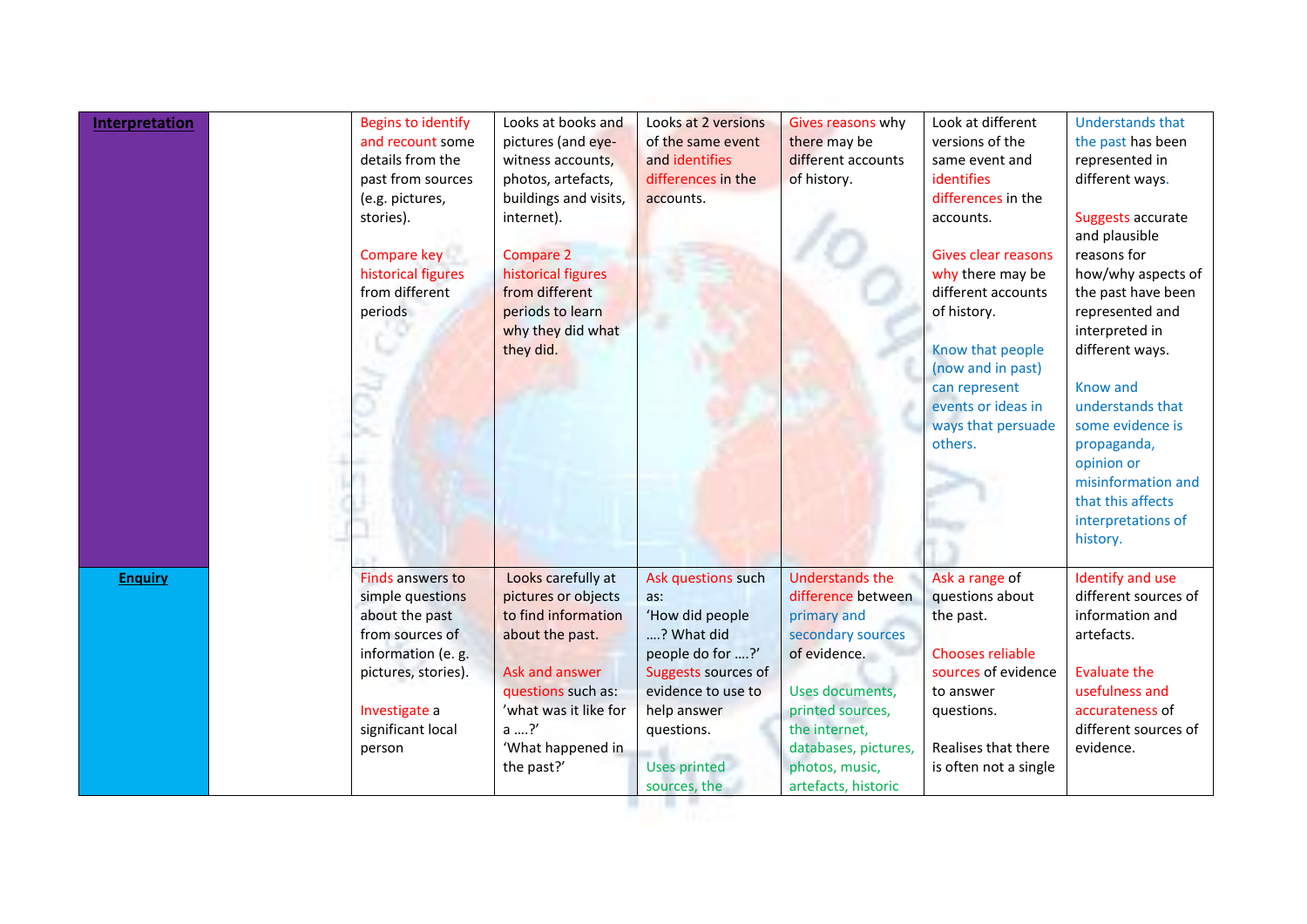|                                          |                                                                                                                                           | 'How long ago did<br>happen?'<br>Investigate a<br>significant local<br>person                                                                                                                                                                                       | internet, pictures,<br>photos, music,<br>artefacts, historic<br>buildings and visits<br>to collect<br>information about<br>the past.                                                                                                                           | buildings and visits<br>to collect<br>information about<br>the past.                                                                                                                                                                                        | answer to historical<br>questions.<br>Uses documents,<br>printed sources,<br>the internet,<br>databases, pictures,<br>photos, music,<br>artefacts, historic<br>buildings and visits<br>to collect<br>information about<br>the past.                                                | Select the most<br>appropriate source<br>of evidence for<br>particular tasks.<br>Form own opinions<br>about historical<br>events from a range<br>of sources.                                                                                                                                                                                   |
|------------------------------------------|-------------------------------------------------------------------------------------------------------------------------------------------|---------------------------------------------------------------------------------------------------------------------------------------------------------------------------------------------------------------------------------------------------------------------|----------------------------------------------------------------------------------------------------------------------------------------------------------------------------------------------------------------------------------------------------------------|-------------------------------------------------------------------------------------------------------------------------------------------------------------------------------------------------------------------------------------------------------------|------------------------------------------------------------------------------------------------------------------------------------------------------------------------------------------------------------------------------------------------------------------------------------|------------------------------------------------------------------------------------------------------------------------------------------------------------------------------------------------------------------------------------------------------------------------------------------------------------------------------------------------|
| <b>Organisation and</b><br>communication | <b>Shows knowledge</b><br>and understanding<br>about the past in<br>different ways (e. g.<br>role-play, drawing,<br>writing and talking). | Describe people<br>and events.<br>Write own date of<br>birth.<br>Write simple<br>stories and<br>recounts about the<br>past.<br><b>Draw and label</b><br>diagrams and write<br>about them to tell<br>others about<br>people, events and<br>objects from the<br>past. | <b>Uses dates and</b><br>terms with<br>increasing<br>accuracy.<br><b>Discuss different</b><br>ways of presenting<br>information for<br>different purposes.<br><b>Presents findings</b><br>about past using<br>speaking, writing,<br>ICT and drawing<br>skills. | <b>Discusses most</b><br>appropriate ways<br>to present<br>information,<br>realising that it is<br>for an audience.<br><b>Presents findings</b><br>about past using<br>speaking, writing,<br>maths (data<br>handling), ICT,<br>drama and drawing<br>skills. | <b>Presents structured</b><br>and organised<br>findings about the<br>past using<br>speaking, writing,<br>maths, ICT, drama<br>and drawing skills.<br>Uses dates and<br>terms accurately.<br><b>Chooses most</b><br>appropriate way to<br>present<br>information to an<br>audience. | Present information<br>in an organised and<br>clearly structured<br>way.<br>Make use of<br>different ways of<br>presenting<br>information.<br><b>Present information</b><br>in the most<br>appropriate way (e.<br>g. written<br>explanation/tables<br>and charts/labelled<br>diagram).<br>Make accurate use<br>of specific dates and<br>terms. |